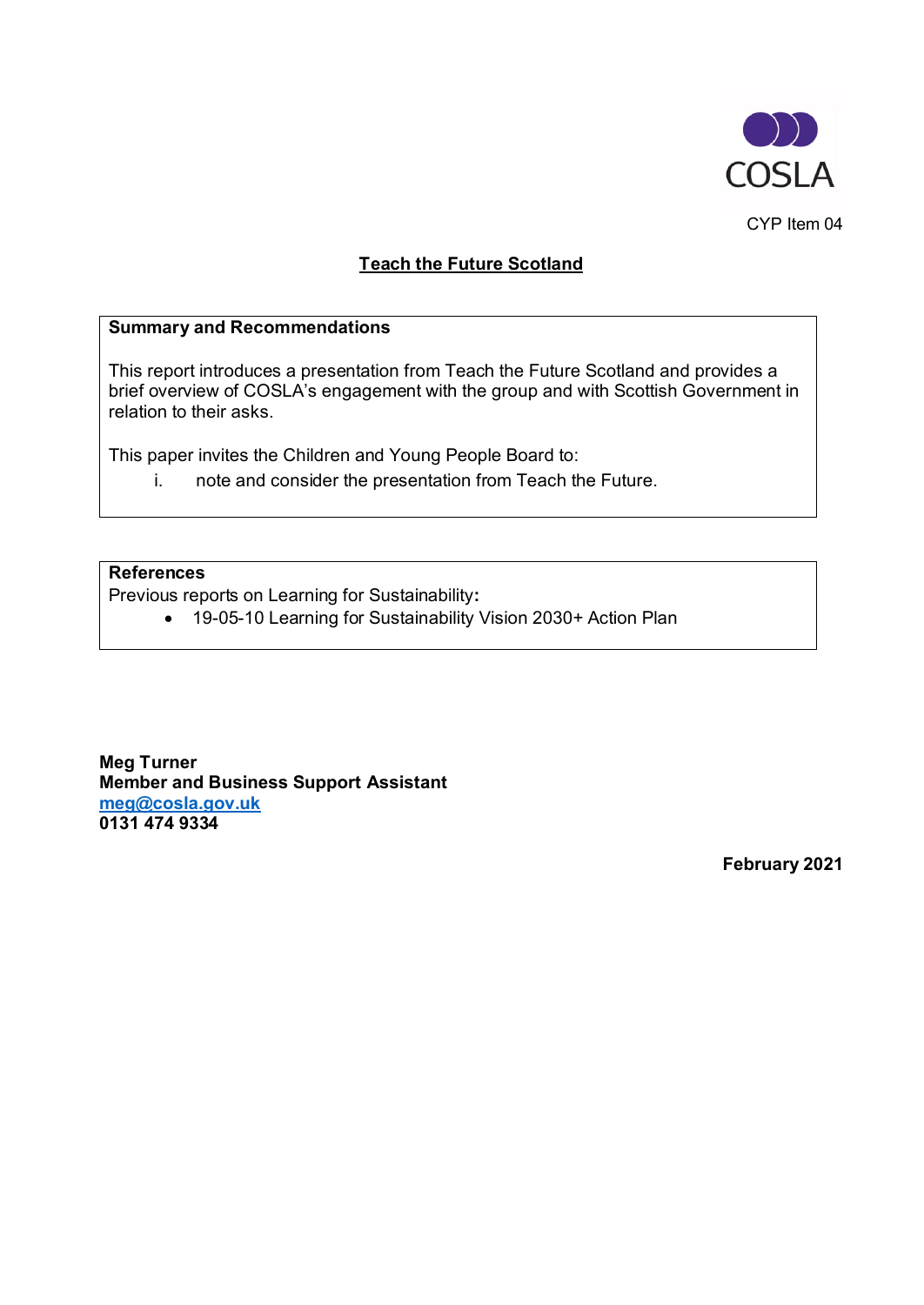

# **Teach the Future Scotland**

## **Purpose**

1. This report introduces a presentation from Teach the Future Scotland, a student-led climate activist group which was formed following the school climate strikes in 2018/19. Their aim is to include education related to climate change in the Scottish curriculum and raise awareness of global ecological issues.

## **Current COSLA Position**

- 2. Board Members indicated its support for the Learning for Sustainability Vision 2030+ Action Plan in 2019, following a report from the National Implementation Group on which COSLA were represented. This action formalised some of the work already taking place on Learning for Sustainability and committed to engagement between Scottish Government, COSLA and ADES.
- 3. In addition, it was agreed in 2019 that tackling the Climate Emergency would be one of COSLA's key priorities and the role of Local Government is being considered in response to that.

#### **What is changing?**

- 4. Teach the Future approached Cllr McCabe in October 2020, outlining their asks of the Scottish Government and seeking support from Local Government for their campaign. They indicated that they had also approached senior Cabinet Ministers to discuss their campaign and were keen for more young people to engage with Local Government to push for climate-related education within the curriculum.
- 5. COSLA officers met with Scottish Government colleagues to discuss their engagement with the group and how their asks relate to the existing framework of the Curriculum for Excellence. They indicated that the Deputy First Minister (DFM) is keen to engage with the group as much as possible, while acknowledging that the flexibility within the curriculum could allow teachers to provide climate change-related education locally.
- 6. Scottish Government officials have prepared further advice for the DFM which addresses the group's asks and it is anticipated that a further meeting will be set up in the coming months.
- 7. Cllr McCabe then met with some members of Teach the Future in December 2020, who were able to provide details of their own experiences of climate change education in schools. It was noted by the group that while climate change is a live issue to many young people in schools, teachers have reported that they lack confidence in delivering classes on this topic.

#### **Proposed COSLA Position**

8. Board Members are asked to note the presentation from Teach the Future and are welcome to share any examples of similar work in their areas. Feedback from local authorities who are already engaging with the group would also be welcome.